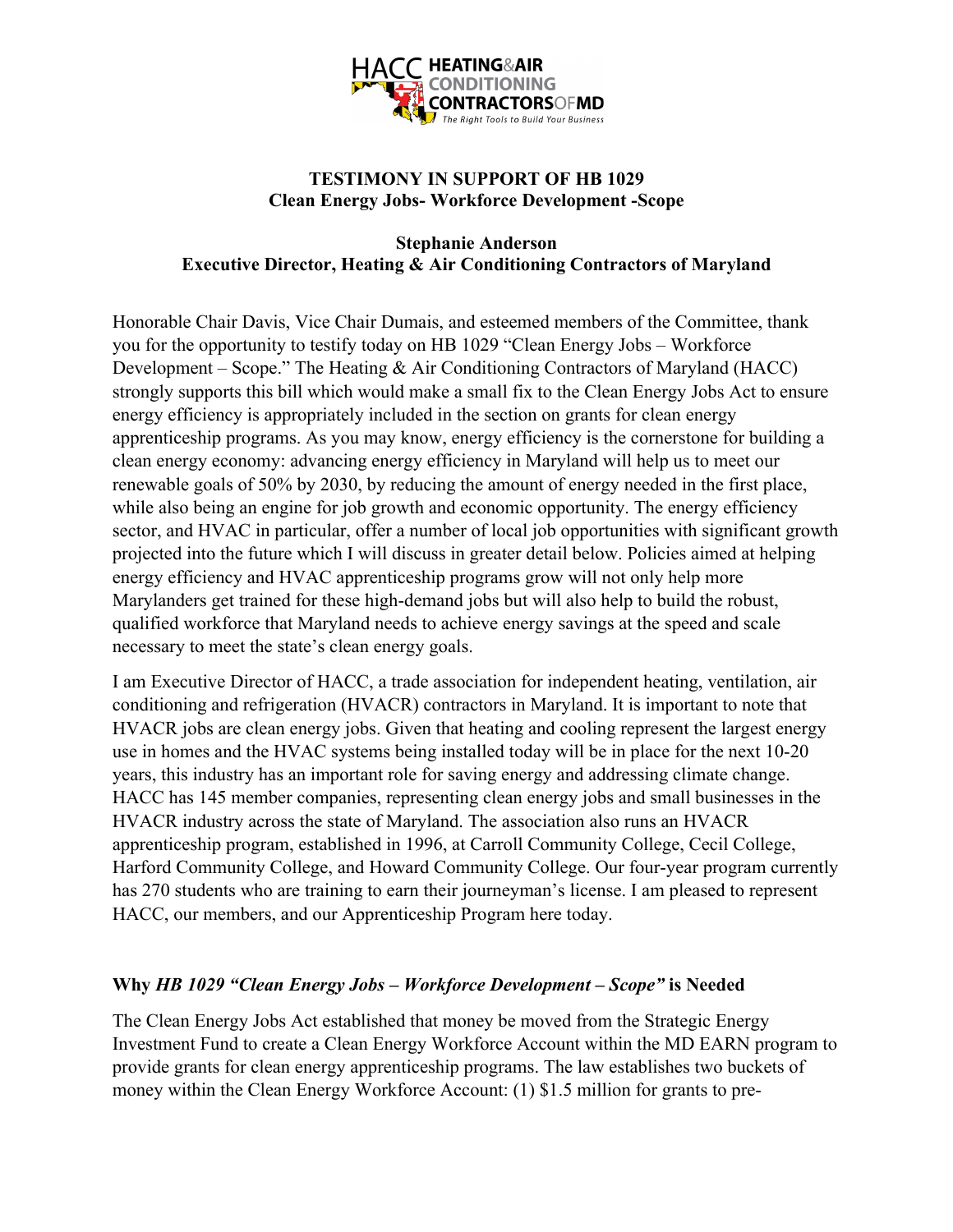apprenticeship jobs training programs, starting in fiscal year 2021 until amounts are spent and (2) \$6.5 million for youth apprenticeship programs and registered apprenticeship programs starting in fiscal year 2021 until amounts are spent. For the second bucket, the law specifies that the grants must go to programs that prepare workers for careers in the solar and wind sectors. Energy efficiency was left out, and this was a critical oversight. Energy efficiency, and HVAC in particular, are critical to achieving Maryland's clean energy goals and a trained workforce is needed to meet those needs. HB 1029 makes a simple fix to the Clean Energy Jobs Act, adding in energy efficiency (page 3, line 26) to ensure that energy efficiency apprenticeship programs, including HVAC, preparing Marylanders for careers in these local trades, would also be eligible for the aforementioned grants from the Clean Energy Workforce Account.

In order for Maryland to meet its clean energy goals we need to not only increase renewables, but also reduce overall demand. Buildings—and their heating and cooling systems—are responsible for a significant portion of that demand. In fact, the residential sector accounts for approximately 30% of total energy consumption in Maryland<sup>1</sup>, and more than half of an average household's annual energy consumption is for space heating and air conditioning (HVAC).<sup>2</sup> It is therefore critical that as a state we support workforce development and apprenticeship training programs for energy efficiency and HVAC, to ensure that there is a trained workforce equipped to do the work of improving efficiency and reducing energy demand in buildings across Maryland.

We urge the Senate Finance Committee to vote in favor of this bill to (1) ensure Maryland can achieve its clean energy goals with a trained energy efficiency workforce, (2) prepare more Marylanders for local energy efficiency and HVAC jobs that are in high demand, (3) help local HVAC companies—many of them small businesses—find trained workers and fill open positions, (4) subsequently help Maryland families and businesses save money on their energy bills.

## **(1) Help achieve Maryland's clean energy goals.**

Support for jobs training is needed to develop an energy efficiency workforce that can achieve energy savings across the state at the speed and scale necessary to meet Maryland's clean energy goals. As you know, the Clean Energy Jobs Act set a new statewide Renewable Portfolio Standard (RPS) of 50% by 2030. Energy efficiency is critical to achieving the RPS because ultimately, the cleanest and cheapest energy is the energy we never use at all. By lowering overall energy demand, energy efficiency will ease the speed and scale of investment in renewable energy resources needed to reach 50% over the next decade. Energy efficiency can also help improve grid reliability, by lowering peak demand and mitigating grid stress, which will support the integration of more renewable energy onto the grid. HVAC in particular has an important role for saving energy and stemming climate change, given that heating and air conditioning

<sup>1</sup> https://www.eia.gov/state/?sid=MD#tabs-2

<sup>2</sup> https://www.eia.gov/energyexplained/use-of-energy/homes.php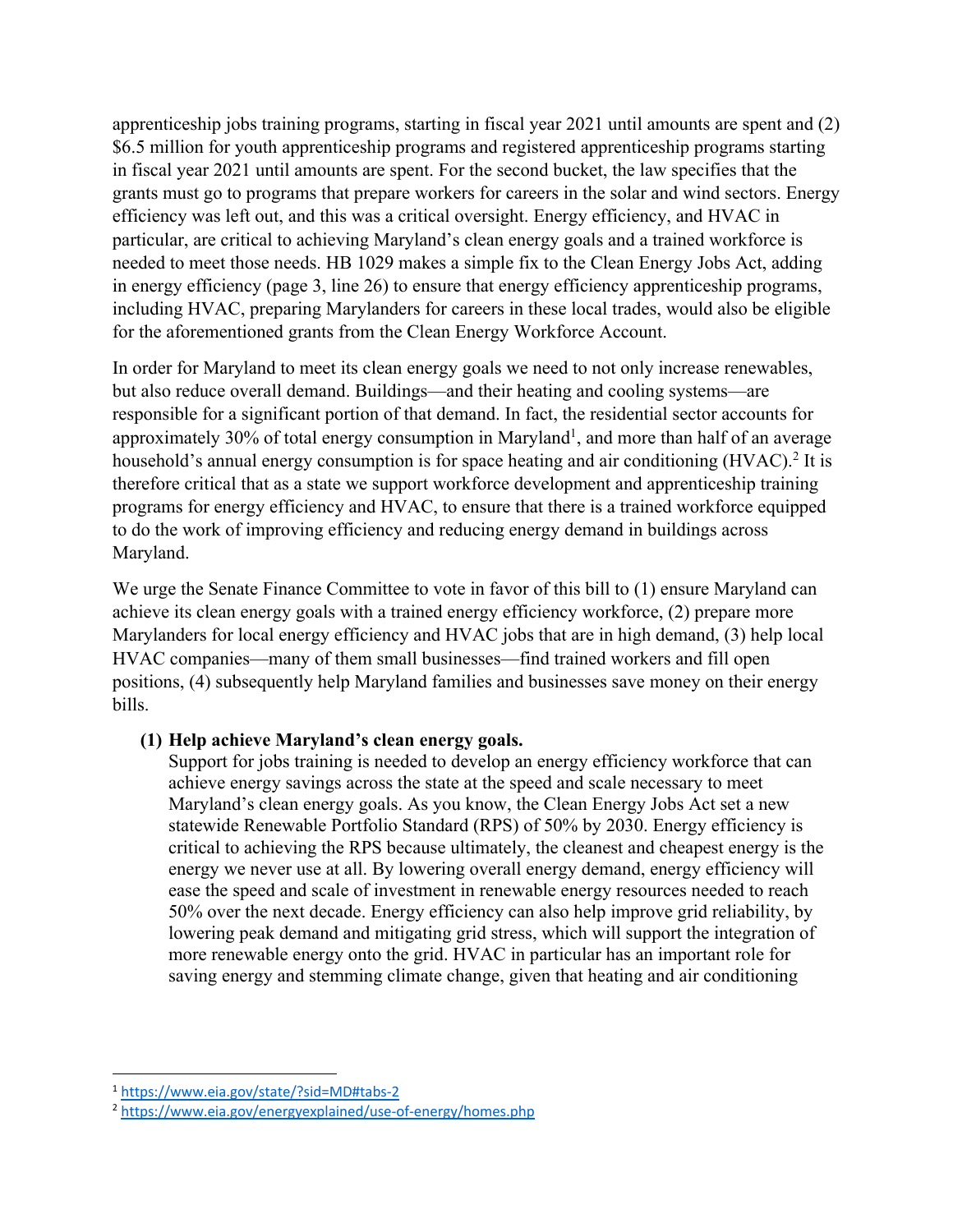represent the largest single energy use in homes.<sup>3</sup> There is opportunity to achieve significant energy savings and emissions reductions through proper installation and maintenance of HVACR systems, upgrading to more efficient systems, and through homeowner education—and a trained workforce is needed to do that. *Put simply, a robust, well-trained energy efficiency and HVAC workforce is critical to achieving Maryland's clean energy goals.* 

### **(2) Prepare more Marylanders for local energy efficiency and HVAC jobs in high demand.**

Energy efficiency is a growing industry in Maryland, with tens of thousands of skilled jobs that cannot be outsourced. According to the 2019 Energy Efficiency Jobs in America Report, there are 70,530 energy efficiency jobs in Maryland, 65% of which are in heating, ventilation, and air conditioning (HVAC).<sup>4</sup> HVAC contractors are the "boots on the ground" of the clean energy industry—installing and maintaining energy efficient systems in homes and buildings in their communities. By their very nature, these jobs are inherently local and cannot be exported. Moreover, significant future growth is projected for the sector. Nationwide, HVACR employment is projected to grow 13% from 2018 to 2028, much faster than the average growth rate for all occupations,<sup>5</sup> and energy efficiency businesses are projecting 7.8% growth in jobs for 2019 alone.6 *HB 1029 would make energy efficiency eligible for apprenticeship program grants and help these programs expand to prepare more Marylanders for high-demand clean energy jobs in their communities.*

## **(3) Help local HVAC companies—many of them small businesses—hire trained workers.**

While Maryland has energy efficiency jobs, many businesses in the energy efficiency industry struggle to find trained workers to fill open positions. In fact, hiring trained workers is the top challenge facing HACC member companies. A majority of energy efficiency companies in Maryland are small businesses<sup>7</sup> and they need support when it comes to investing in jobs training and finding qualified workers for continued growth. Supporting energy efficiency apprenticeship jobs training programs will result in more trained workers and will help small energy efficiency businesses grow. *HB 1029 would ensure that the energy efficiency sector and these small businesses can also benefit from the clean energy apprenticeship grants established in the Clean Energy Jobs Act, in addition to the wind and solar sectors.*

<sup>&</sup>lt;sup>3</sup> The U.S. Energy Information Administration 2015 Residential Energy Consumption Survey found that, on average, more than half of a household's annual energy consumption is for just two energy end uses: space heating and air conditioning. https://www.eia.gov/energyexplained/use-of-energy/homes.php

<sup>4</sup> https://e4thefuture.org/wp-content/uploads/2018/09/MARYLAND\_2019\_Final.pdf

<sup>5</sup> https://www.bls.gov/ooh/installation-maintenance-and-repair/heating-air-conditioning-and-refrigerationmechanics-and-installers.htm

<sup>6</sup> https://e4thefuture.org/wp-content/uploads/2019/09/Energy-Efficiency-Jobs-in-America-2019-National-Summary.pdf

 $768\%$  of Maryland's energy efficiency businesses have fewer than 20 employees, according to the 2019 Energy Efficiency Jobs in America report. https://e4thefuture.org/wpcontent/uploads/2018/09/MARYLAND\_2019\_Final.pdf